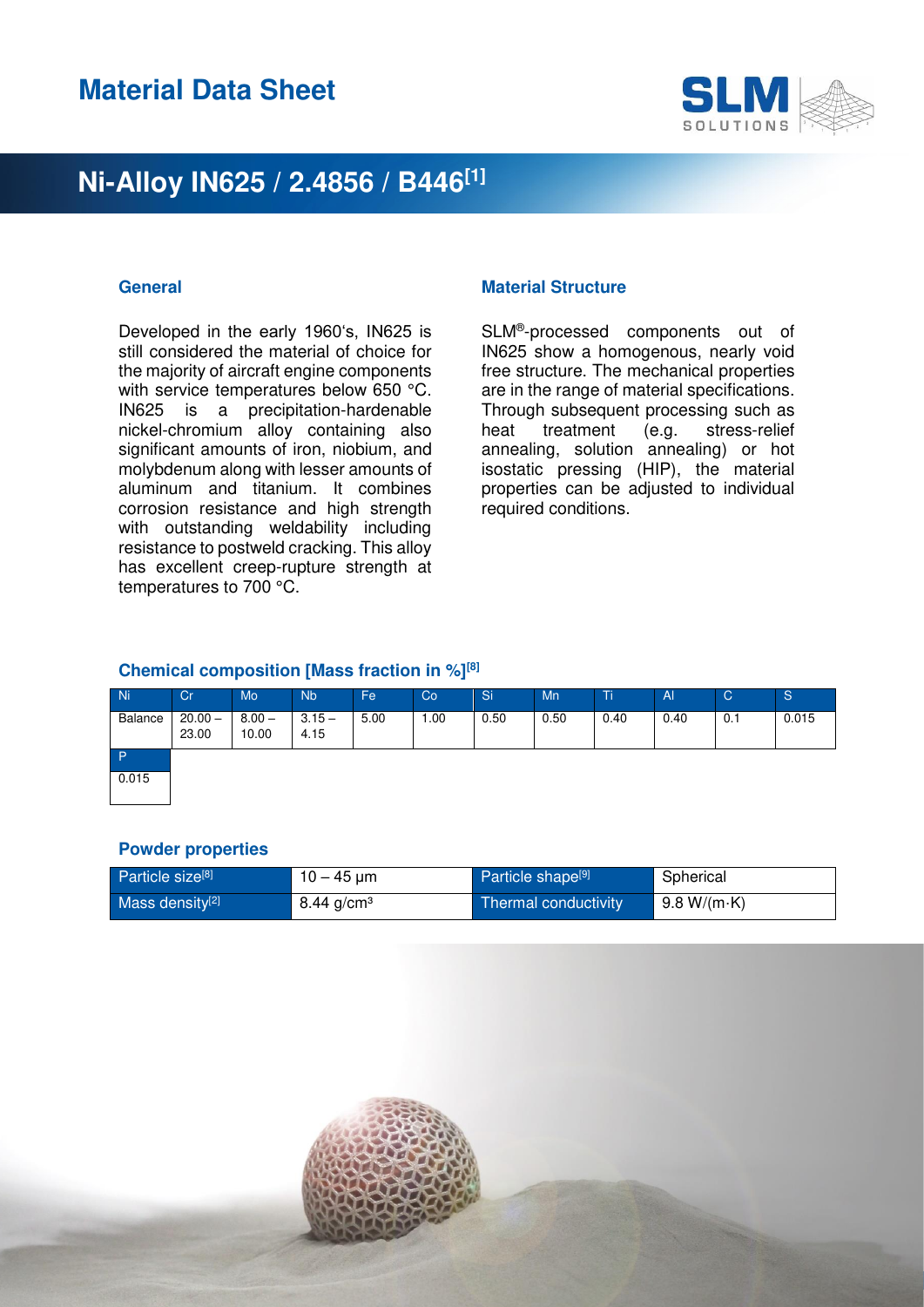

| 20 µm / 400 W[3]                 | As-built             |                 |                | Heat-treated <sup>[13]</sup> |                           |                 |                 |  |  |  |
|----------------------------------|----------------------|-----------------|----------------|------------------------------|---------------------------|-----------------|-----------------|--|--|--|
| Build-up rate <sup>[7]</sup>     | [cm <sup>3</sup> /h] |                 |                |                              | $6.48$ cm <sup>3</sup> /h |                 |                 |  |  |  |
| Component density <sup>[6]</sup> |                      | [%]             |                |                              | >99.5%                    |                 |                 |  |  |  |
| Tensile test <sup>[10]</sup>     | M                    | $\overline{SD}$ | M              | <b>SD</b>                    |                           |                 |                 |  |  |  |
| Tensile strength                 | $R_m$                | [MPa]           | н              | 1103                         | 14                        | 1085            | 11              |  |  |  |
|                                  |                      |                 | $\vee$         | 965                          | $\overline{14}$           | 971             | $\overline{6}$  |  |  |  |
| Offset yield strength            | $R_{p0,2}$           | [MPa]           | H              | 784                          | 32                        | 704             | 24              |  |  |  |
|                                  |                      |                 | V              | $\overline{705}$             | $\overline{12}$           | 685             | $\overline{5}$  |  |  |  |
| Elongation at break              | A                    | $[\%]$          | $\overline{H}$ | 28                           | $\mathbf{1}$              | $\overline{31}$ | $\mathbf{1}$    |  |  |  |
|                                  |                      |                 | $\vee$         | 40                           | 2                         | 43              | $\mathbf{1}$    |  |  |  |
| Reduction of area                | $\overline{Z}$       | $[\%]$          | H              | 43                           | 3                         | $\overline{36}$ | 3               |  |  |  |
|                                  |                      |                 | V              | 43                           | $\overline{3}$            | 47              | 5               |  |  |  |
| Young's modulus                  | E                    | [GPa]           | H              | 170                          | $\overline{36}$           | 188             | $\overline{31}$ |  |  |  |
|                                  |                      |                 | $\vee$         | 162                          | $\overline{18}$           | 196             | 10              |  |  |  |
| Hardness test[11]                |                      |                 |                | M                            | <b>SD</b>                 | M               | <b>SD</b>       |  |  |  |
| Vickers hardness                 |                      | <b>HV10</b>     |                | $\overline{310}$             | 5                         | 299             | $\overline{3}$  |  |  |  |

| Roughness measurement <sup>[12]</sup> | As-built  |      | Corundum<br>blasted |           | Glass-bead<br>blasted |           |    |           |
|---------------------------------------|-----------|------|---------------------|-----------|-----------------------|-----------|----|-----------|
|                                       |           |      | M                   | <b>SD</b> | M                     | <b>SD</b> | м  | <b>SD</b> |
| Roughness average                     | Ra        | [µm] | 4                   |           | 3                     |           | 0  |           |
| Mean roughness depth                  | <b>Rz</b> | [µm] | 37                  | 3         | 21                    |           | 14 |           |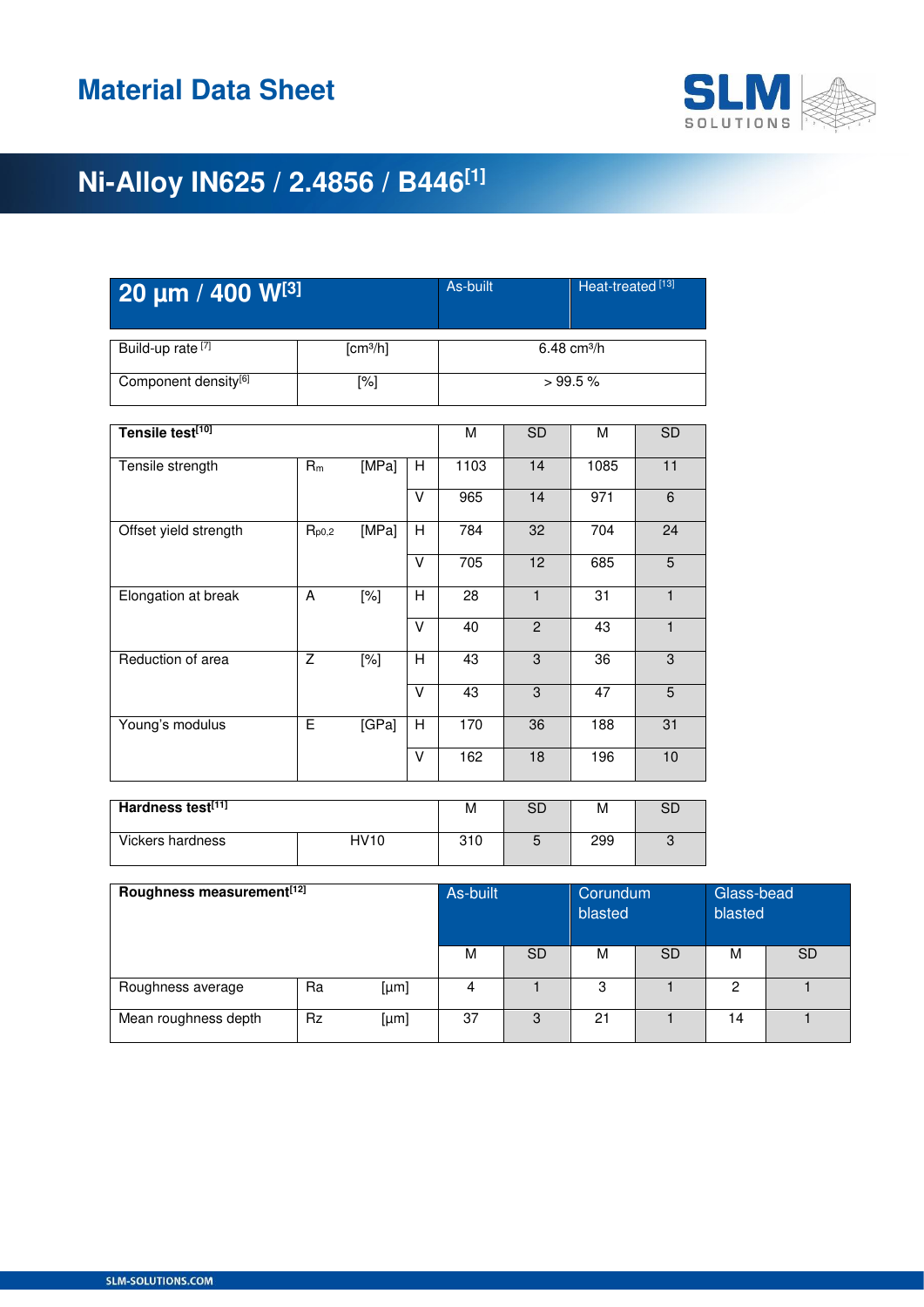

| 30 µm / 400 W[4]                 |                |                      |        |                          | Heat-treated <sup>[13]</sup><br>As-built |                 |                |  |  |
|----------------------------------|----------------|----------------------|--------|--------------------------|------------------------------------------|-----------------|----------------|--|--|
| Build-up rate <sup>[7]</sup>     |                | [cm <sup>3</sup> /h] |        | 10.37 cm <sup>3</sup> /h |                                          |                 |                |  |  |
| Component density <sup>[6]</sup> |                | $[\%]$               |        |                          | >99.5%                                   |                 |                |  |  |
| Tensile test <sup>[10]</sup>     |                |                      |        |                          | <b>SD</b>                                | M               | <b>SD</b>      |  |  |
| Tensile strength                 | $R_m$          | [MPa]                | H      | 1072                     | 20                                       | 1069            | 16             |  |  |
|                                  |                |                      | V      | $\overline{945}$         | 10                                       | 938             | $\overline{7}$ |  |  |
| Offset yield strength            | $R_{p0,2}$     | [MPa]                | H      | 737                      | 28                                       | 699             | 20             |  |  |
|                                  |                |                      | V      | 686                      | 11                                       | 649             | $\overline{4}$ |  |  |
| Elongation at break              | A              | $[\%]$               | H      | $\overline{31}$          | $\mathbf{1}$                             | 33              | $\mathbf{1}$   |  |  |
|                                  |                |                      | $\vee$ | $\overline{42}$          | $\overline{5}$                           | 45              | $\overline{1}$ |  |  |
| Reduction of area                | Z              | $\overline{[%]}$     | H      | $\overline{35}$          | $\overline{4}$                           | $\overline{36}$ | $\overline{3}$ |  |  |
|                                  |                |                      | V      | 44                       | 8                                        | 49              | $\overline{3}$ |  |  |
| Young's modulus                  | $\overline{E}$ | [GPa]                | H      | 178                      | 27                                       | 172             | 19             |  |  |
|                                  |                |                      | V      | 153                      | 18                                       | 190             | $\overline{9}$ |  |  |
| Hardness test <sup>[11]</sup>    |                |                      |        | M                        | <b>SD</b>                                | M               | <b>SD</b>      |  |  |
|                                  |                |                      |        |                          |                                          |                 |                |  |  |
| Vickers hardness                 |                | <b>HV10</b>          |        | 303                      | $\overline{7}$                           | 297             | $\overline{4}$ |  |  |

| Roughness measurement <sup>[12]</sup> | As-built  |      | Corundum<br>blasted |           | Glass-bead<br>blasted |           |    |           |
|---------------------------------------|-----------|------|---------------------|-----------|-----------------------|-----------|----|-----------|
|                                       |           |      | M                   | <b>SD</b> | M                     | <b>SD</b> | м  | <b>SD</b> |
| Roughness average                     | Ra        | [µm] | 4                   |           | 3                     |           | o  |           |
| Mean roughness depth                  | <b>Rz</b> | [µm] | 37                  | 3         | 21                    |           | 14 |           |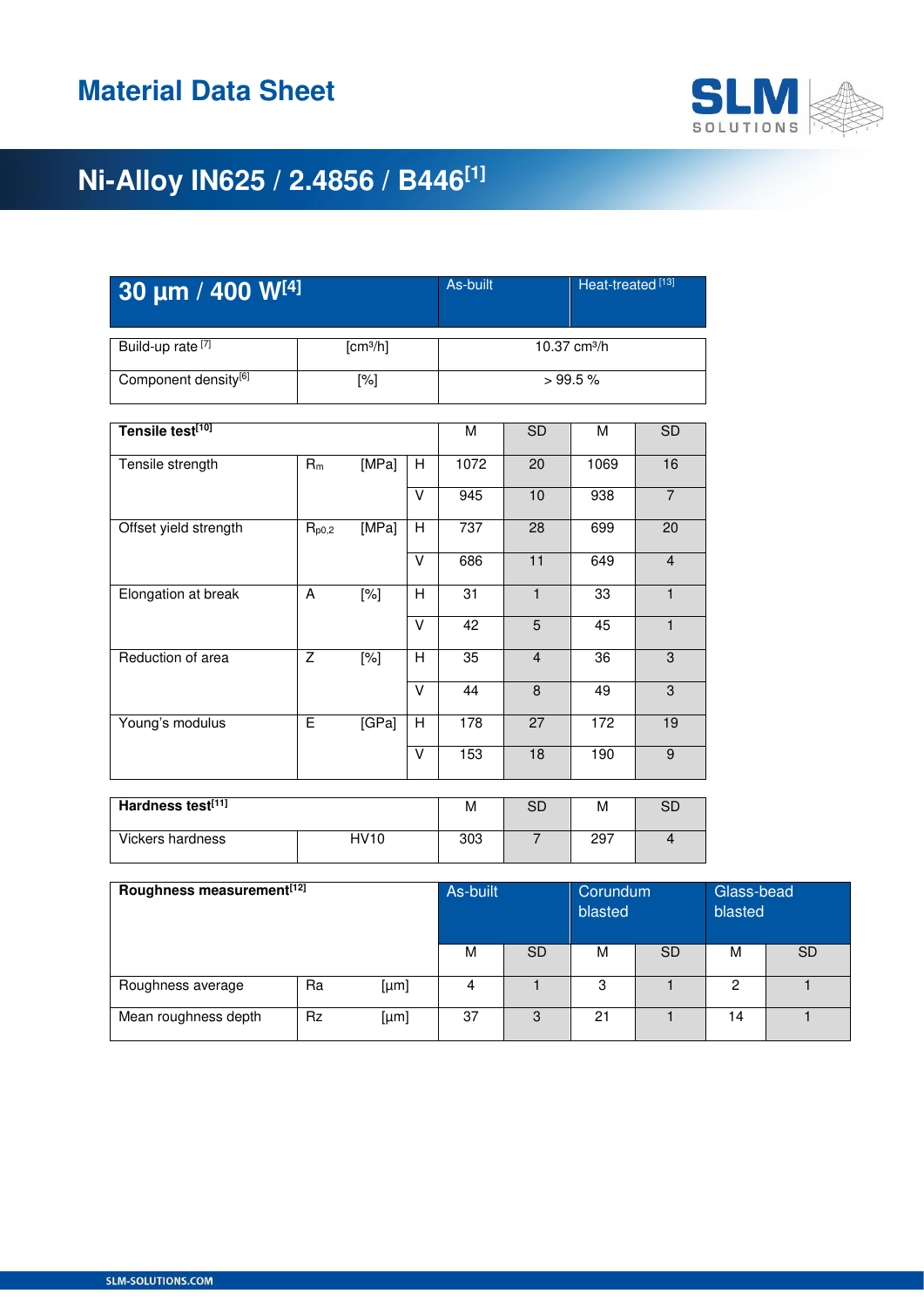

| 60 µm / 400 W[5]             |                |                      |                         |                          | Heat-treated <sup>[13]</sup><br>As-built |                  |                |  |  |
|------------------------------|----------------|----------------------|-------------------------|--------------------------|------------------------------------------|------------------|----------------|--|--|
| Build-up rate <sup>[7]</sup> |                | [cm <sup>3</sup> /h] |                         | 23.33 cm <sup>3</sup> /h |                                          |                  |                |  |  |
| Component density[6]         |                | $[\%]$               |                         |                          | >99.5%                                   |                  |                |  |  |
| Tensile test <sup>[10]</sup> |                |                      |                         | M                        | <b>SD</b>                                | М                | <b>SD</b>      |  |  |
| Tensile strength             | $R_m$          | [MPa]                | H                       | 1057                     | 5                                        | 1063             | $\overline{7}$ |  |  |
|                              |                |                      | V                       | 995                      | 8                                        | 1006             | $\overline{7}$ |  |  |
| Offset yield strength        | $R_{p0,2}$     | [MPa]                | H                       | 708                      | 15                                       | 664              | $\overline{9}$ |  |  |
|                              |                |                      | V                       | 674                      | 23                                       | 653              | 6              |  |  |
| Elongation at break          | A              | $[\%]$               | H                       | 33                       | $\mathbf{1}$                             | 34               | $\mathbf{1}$   |  |  |
|                              |                |                      | $\vee$                  | $\overline{37}$          | $\overline{4}$                           | 40               | $\overline{2}$ |  |  |
| Reduction of area            | $\overline{z}$ | $\overline{[%]}$     | H                       | $\overline{41}$          | $\overline{4}$                           | $\overline{39}$  | $\mathbf{1}$   |  |  |
|                              |                |                      | $\vee$                  | $\overline{36}$          | $\overline{5}$                           | 43               | $\overline{4}$ |  |  |
| Young's modulus              | E              | [GPa]                | H                       | 191                      | 47                                       | 179              | 28             |  |  |
|                              |                |                      | $\overline{\mathsf{v}}$ | 166                      | 30                                       | $\overline{208}$ | $\overline{7}$ |  |  |
| Hardness test[11]            |                |                      |                         |                          |                                          |                  |                |  |  |
|                              |                |                      |                         | M                        | <b>SD</b>                                | м                | <b>SD</b>      |  |  |
| <b>Vickers hardness</b>      |                | <b>HV10</b>          |                         | 291                      | $\overline{4}$                           | 284              | $\overline{5}$ |  |  |

| Roughness measurement <sup>[12]</sup> | As-built  |      | Corundum<br>blasted |           | Glass-bead<br>blasted |           |    |           |
|---------------------------------------|-----------|------|---------------------|-----------|-----------------------|-----------|----|-----------|
|                                       |           |      | M                   | <b>SD</b> | м                     | <b>SD</b> | м  | <b>SD</b> |
| Roughness average                     | Ra        | [µm] | 8                   |           | 5                     |           |    |           |
| Mean roughness depth                  | <b>Rz</b> | [µm] | 56                  | 6         | 34                    | 4         | 24 | 3         |